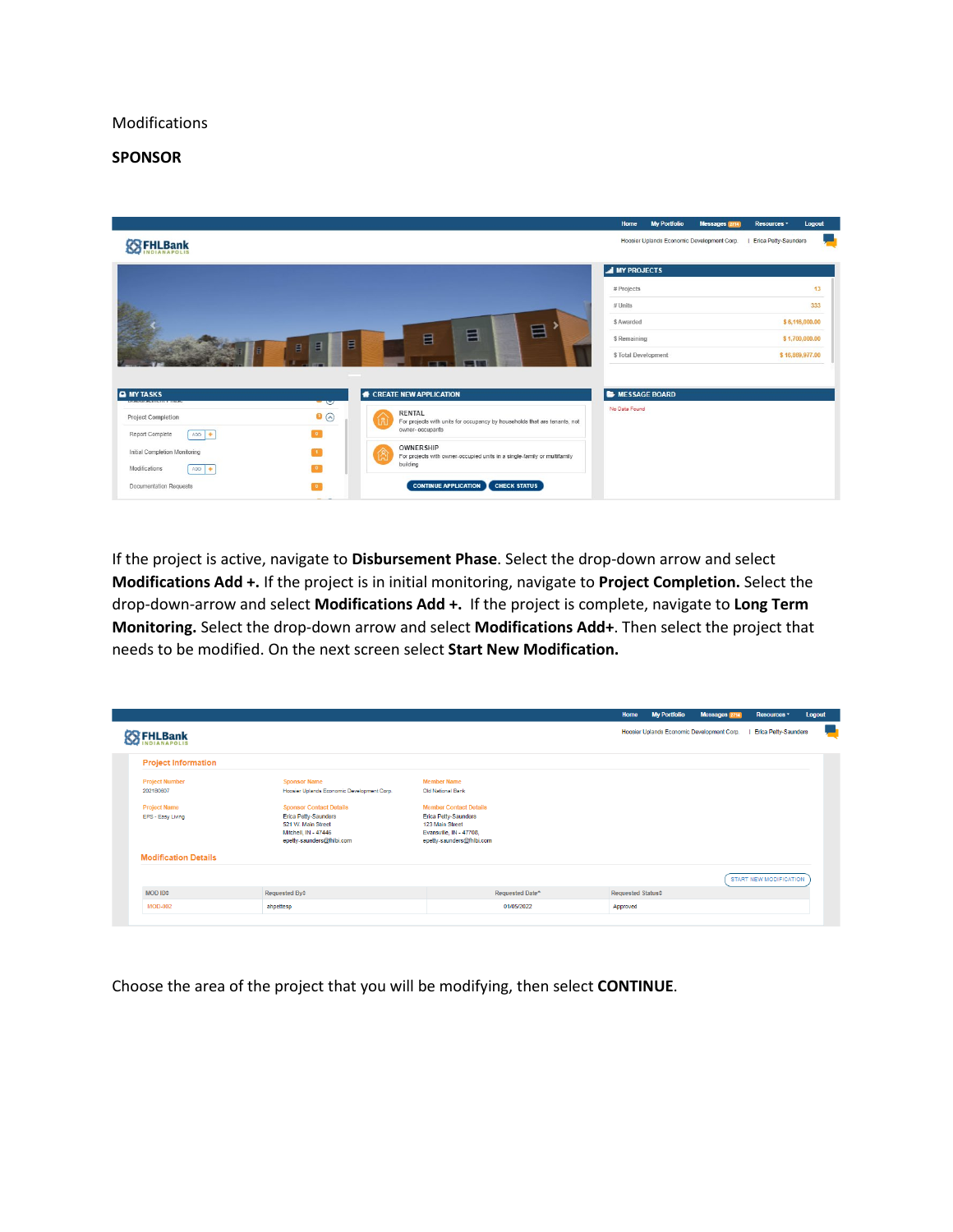| Please select the section of the application you wish to modify.<br>General Information<br><b>Basic Information</b><br><b>Member Details</b><br><b>Project Targeting</b><br>Targeting<br><b>Project Units</b><br><b>Building Information</b><br>Project Schedule<br><b>Financial Feasibility</b><br>Source of Funds<br>Proforma | Development Team<br>Development Budget |                                                                                                                                                                                                      |                                          |                                                  |                                 |                                       |                                               |                                   |                                        |
|---------------------------------------------------------------------------------------------------------------------------------------------------------------------------------------------------------------------------------------------------------------------------------------------------------------------------------|----------------------------------------|------------------------------------------------------------------------------------------------------------------------------------------------------------------------------------------------------|------------------------------------------|--------------------------------------------------|---------------------------------|---------------------------------------|-----------------------------------------------|-----------------------------------|----------------------------------------|
|                                                                                                                                                                                                                                                                                                                                 |                                        |                                                                                                                                                                                                      |                                          |                                                  |                                 |                                       |                                               |                                   |                                        |
|                                                                                                                                                                                                                                                                                                                                 |                                        |                                                                                                                                                                                                      |                                          |                                                  |                                 |                                       |                                               |                                   |                                        |
|                                                                                                                                                                                                                                                                                                                                 |                                        |                                                                                                                                                                                                      |                                          |                                                  |                                 |                                       |                                               |                                   |                                        |
|                                                                                                                                                                                                                                                                                                                                 |                                        |                                                                                                                                                                                                      |                                          |                                                  |                                 |                                       |                                               |                                   |                                        |
|                                                                                                                                                                                                                                                                                                                                 |                                        |                                                                                                                                                                                                      |                                          |                                                  |                                 |                                       |                                               |                                   |                                        |
|                                                                                                                                                                                                                                                                                                                                 |                                        |                                                                                                                                                                                                      |                                          |                                                  |                                 |                                       |                                               |                                   |                                        |
|                                                                                                                                                                                                                                                                                                                                 |                                        |                                                                                                                                                                                                      |                                          |                                                  |                                 |                                       |                                               |                                   |                                        |
|                                                                                                                                                                                                                                                                                                                                 |                                        |                                                                                                                                                                                                      |                                          |                                                  |                                 |                                       |                                               |                                   |                                        |
|                                                                                                                                                                                                                                                                                                                                 |                                        |                                                                                                                                                                                                      |                                          |                                                  |                                 |                                       |                                               |                                   |                                        |
|                                                                                                                                                                                                                                                                                                                                 |                                        |                                                                                                                                                                                                      |                                          |                                                  |                                 |                                       |                                               |                                   |                                        |
|                                                                                                                                                                                                                                                                                                                                 |                                        |                                                                                                                                                                                                      |                                          |                                                  |                                 |                                       |                                               |                                   |                                        |
|                                                                                                                                                                                                                                                                                                                                 |                                        |                                                                                                                                                                                                      |                                          |                                                  |                                 |                                       |                                               |                                   |                                        |
|                                                                                                                                                                                                                                                                                                                                 |                                        |                                                                                                                                                                                                      |                                          |                                                  |                                 |                                       |                                               |                                   |                                        |
|                                                                                                                                                                                                                                                                                                                                 |                                        |                                                                                                                                                                                                      |                                          |                                                  |                                 |                                       |                                               |                                   |                                        |
| Scoring Criteria                                                                                                                                                                                                                                                                                                                |                                        |                                                                                                                                                                                                      |                                          |                                                  |                                 |                                       |                                               |                                   |                                        |
| <b>FHFA Questionnaire</b>                                                                                                                                                                                                                                                                                                       |                                        |                                                                                                                                                                                                      |                                          |                                                  |                                 |                                       |                                               |                                   |                                        |
|                                                                                                                                                                                                                                                                                                                                 | $\cdot$                                |                                                                                                                                                                                                      |                                          |                                                  |                                 |                                       |                                               |                                   |                                        |
| Project Units                                                                                                                                                                                                                                                                                                                   |                                        |                                                                                                                                                                                                      |                                          |                                                  |                                 |                                       |                                               |                                   | $\leftarrow$ Prev                      |
|                                                                                                                                                                                                                                                                                                                                 |                                        |                                                                                                                                                                                                      |                                          |                                                  |                                 |                                       |                                               |                                   |                                        |
|                                                                                                                                                                                                                                                                                                                                 |                                        |                                                                                                                                                                                                      |                                          |                                                  |                                 |                                       |                                               |                                   | + ADD NEW                              |
|                                                                                                                                                                                                                                                                                                                                 |                                        |                                                                                                                                                                                                      |                                          |                                                  |                                 |                                       |                                               |                                   | <b>High Income</b>                     |
|                                                                                                                                                                                                                                                                                                                                 |                                        |                                                                                                                                                                                                      |                                          |                                                  |                                 |                                       |                                               |                                   | Sched.Rent                             |
| $\checkmark$                                                                                                                                                                                                                                                                                                                    |                                        |                                                                                                                                                                                                      |                                          |                                                  |                                 |                                       |                                               |                                   | 0.00                                   |
|                                                                                                                                                                                                                                                                                                                                 | \$459.38                               |                                                                                                                                                                                                      | 0.00                                     | \$765.63                                         |                                 | 675.00                                | \$1,225.00                                    |                                   | 0.00<br>\$0.00                         |
| $\sim$                                                                                                                                                                                                                                                                                                                          | Units<br>$22\phantom{.0}$<br>$\bullet$ | Note: Rental Assistance will be entered in the Proforma in a later step under Financial Feasibility.<br>Extremely Low Income (<= 30.00% of AMI)<br>Sched.Rent Max Rent<br>600.00<br>\$551.25<br>0.00 | <b>Units</b><br>$\bullet$<br>$\mathbf 0$ | Very Low Income<br>0.00<br>\$13,200.00<br>\$0.00 | Sched.Rent Max Rent<br>\$918.75 | Units<br>$\bullet$<br>18 <sup>°</sup> | Low to Moderate Income<br>0.00<br>\$12,150.00 | Sched.Rent Max Rent<br>\$1,470.00 | <b>Units</b><br>$\bullet$<br>$\bullet$ |

| Income Targeting             |                        |                                      |                               |
|------------------------------|------------------------|--------------------------------------|-------------------------------|
|                              |                        |                                      |                               |
| Income Level                 | <b>Number of Units</b> | Percentage of AHP-Assisted Units (%) | Percentage of Total Units (%) |
| High Income (>80,01% of AMI) |                        | N/A                                  | 0.00                          |

Update the area as required in the system. Select SAVE & CONTINUE or SAVE.



Check for incomplete details. In most cases, you will only need to **Approve Certification**, but you may be prompted to provide more information if the system requires it.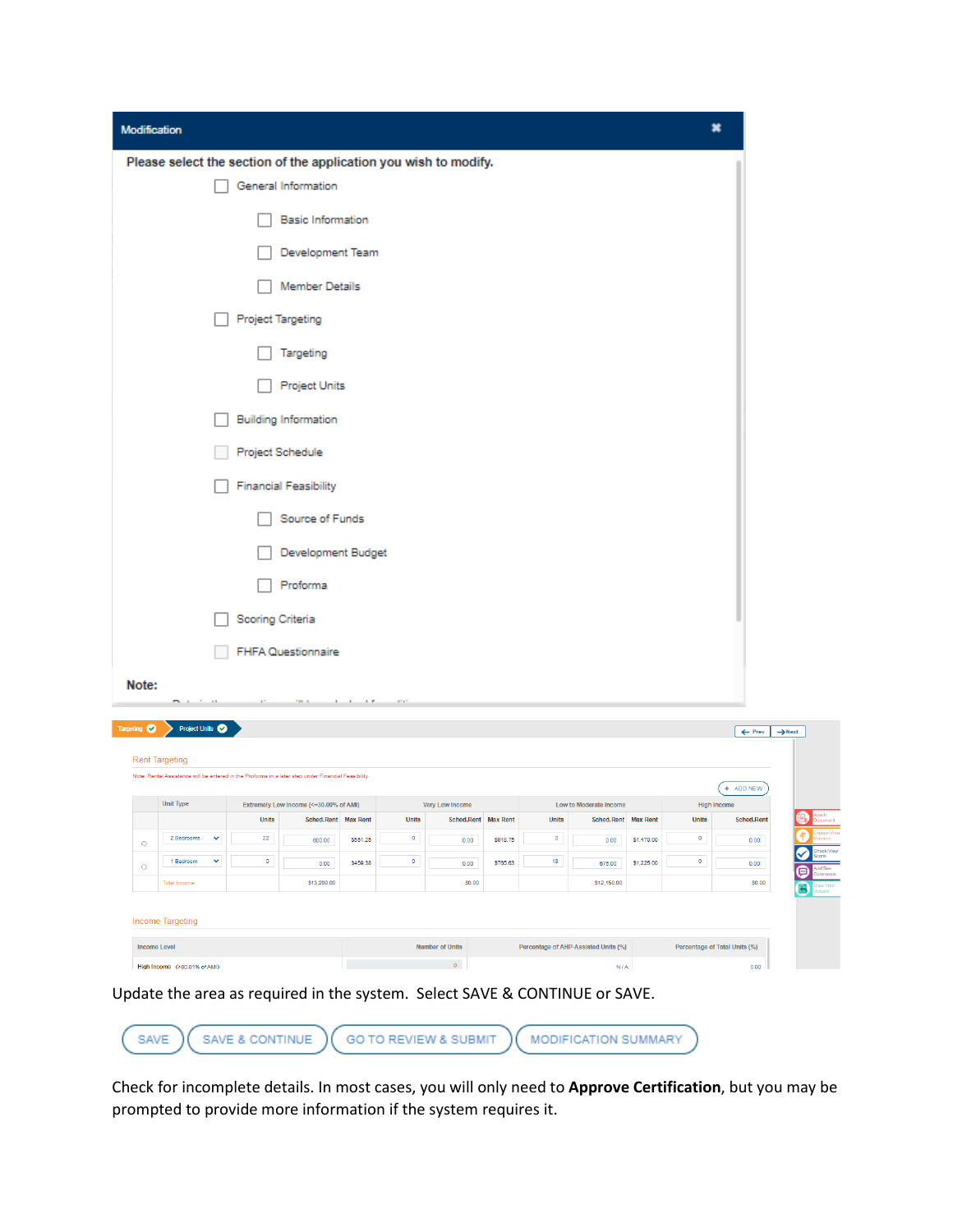| <b>Review &amp; Finalize</b>                                           |                                                                                                                                                                            | $\leftarrow$ Prev | $\rightarrow$ Next |                                   |
|------------------------------------------------------------------------|----------------------------------------------------------------------------------------------------------------------------------------------------------------------------|-------------------|--------------------|-----------------------------------|
| epetty-saunders@fhibi.com                                              | epetty-saunders@fhibi.com                                                                                                                                                  |                   |                    |                                   |
| <b>Incomplete Application Details - Must Correct Before Submission</b> | <b>Page Level Deviations</b>                                                                                                                                               |                   |                    |                                   |
| 1. Approve Certification                                               |                                                                                                                                                                            |                   |                    |                                   |
| <b>Sponsor Signature</b>                                               | <b>Member Signature</b>                                                                                                                                                    |                   |                    |                                   |
| Organization Name: Hoosier Uplands Economic Development Corp.          | <b>Organization Name: N/A</b>                                                                                                                                              |                   |                    | cument                            |
| User Id: ahpettesp                                                     | User Id: N/A                                                                                                                                                               |                   |                    | Explain/View<br>ariance           |
| <b>User Name: Erica Petty-Saunders</b>                                 | User Name: N/A                                                                                                                                                             |                   |                    | Check/View<br>core                |
| Date:03/24/2022                                                        | Date:N/A                                                                                                                                                                   |                   | (⊟                 | Add/See                           |
|                                                                        | By clicking Send to Member Bank, Sponsors agrees that the foregoing information is correct and agrees to be bound by the foregoing Affordable Housing Program Application. |                   | $\leftarrow$       | Comments<br>View Prior<br>Version |
| SELECT MODIFICATION PAGES<br><b>MODIFICATION SUMMARY</b>               | PRINT APPLICATION<br><b>CERTIFICATION</b><br><b>SEND TO MEMBER BANK</b>                                                                                                    |                   |                    |                                   |
|                                                                        | <b>Exit Application</b>                                                                                                                                                    |                   |                    |                                   |
|                                                                        |                                                                                                                                                                            |                   |                    |                                   |

Read through the certification statements, then **Accept Terms and Conditions**.

|    | <b>Certification</b>                                                                                                                                                                                                                                                                                                                    |  |
|----|-----------------------------------------------------------------------------------------------------------------------------------------------------------------------------------------------------------------------------------------------------------------------------------------------------------------------------------------|--|
|    | SI.No Terms Description                                                                                                                                                                                                                                                                                                                 |  |
|    | I certify that all information supplied herein is complete and accurate and all required exhibits are attached                                                                                                                                                                                                                          |  |
| 2  | I acknowledge the commitments made in this application to build/rehabilitate and convey the proposed housing project consistent with the details outlined herein (or as approved in<br>a modification request submitted to the FHLBI) are binding for the development phase and the duration of the fifteen (15) year retention period. |  |
| 3  | I certify that the subsidy will be used for the purposes authorized under the Affordable Housing Regulations, 12 CFR §1291 (as amended), and acknowledge that all applicable<br>federal, state, and local requirements, during the course of the retention period remain in full force.                                                 |  |
| Δ  | I agree to comply with the reporting and certification requirements of the AHP program and will provide any additional information that may be needed for the completion of the<br>application, funding or monitoring processes as required by the FHLBI.                                                                               |  |
| 5  | I understand the FHLBI will not perform or be responsible for financially underwriting the project.                                                                                                                                                                                                                                     |  |
| 6  | I certify that any proceeds of a direct subsidy (or subsidized advance) that will not be used, or that cease to be used, for the purposes approved by the FHLBI, will be recaptured,<br>and any unused or improperly used subsidies will be promptly returned to the FHLBI.                                                             |  |
| 7  | As an AHP Applicant, I acknowledge that the FHLBI Member may require additional documentation for this application, or any monitoring or certifications necessary for the duration<br>of the development and retention period to which the applicant must comply.                                                                       |  |
| 8  | The project sponsor certifies that it meets the project sponsor qualifications criteria established by the Bank and that it has not engaged in, and is engaging in, covered misconduct<br>as defined in FHFA's Suspended Counterparty Program regulation (12 CFR part 1227).                                                            |  |
| ۹  | I certify that I am not aware of any instances of financial misconduct, crime, or fraud (which have not already been reported) associated with this project and the FHLBI. If I become<br>aware of any such occurrence in the future it shall promptly be reported to the FHLBI, as required by the Implementation Plan.                |  |
| 10 | These certifications are made under penalty of law and any inaccurate or incomplete certifications may result in cancellation or recapture of the AHP grant.                                                                                                                                                                            |  |
| 11 | As a duly authorized officer or employee of the AHP Applicant. I certify that I am authorized to provide this submission and certification.                                                                                                                                                                                             |  |
|    | Accept Terms and Conditions                                                                                                                                                                                                                                                                                                             |  |
|    | CLOSE<br><b>SAVE</b>                                                                                                                                                                                                                                                                                                                    |  |

Review the **MODIFICATION SUMMARY** to ensure that everything is correct. Select **SEND TO MEMBER BANK.**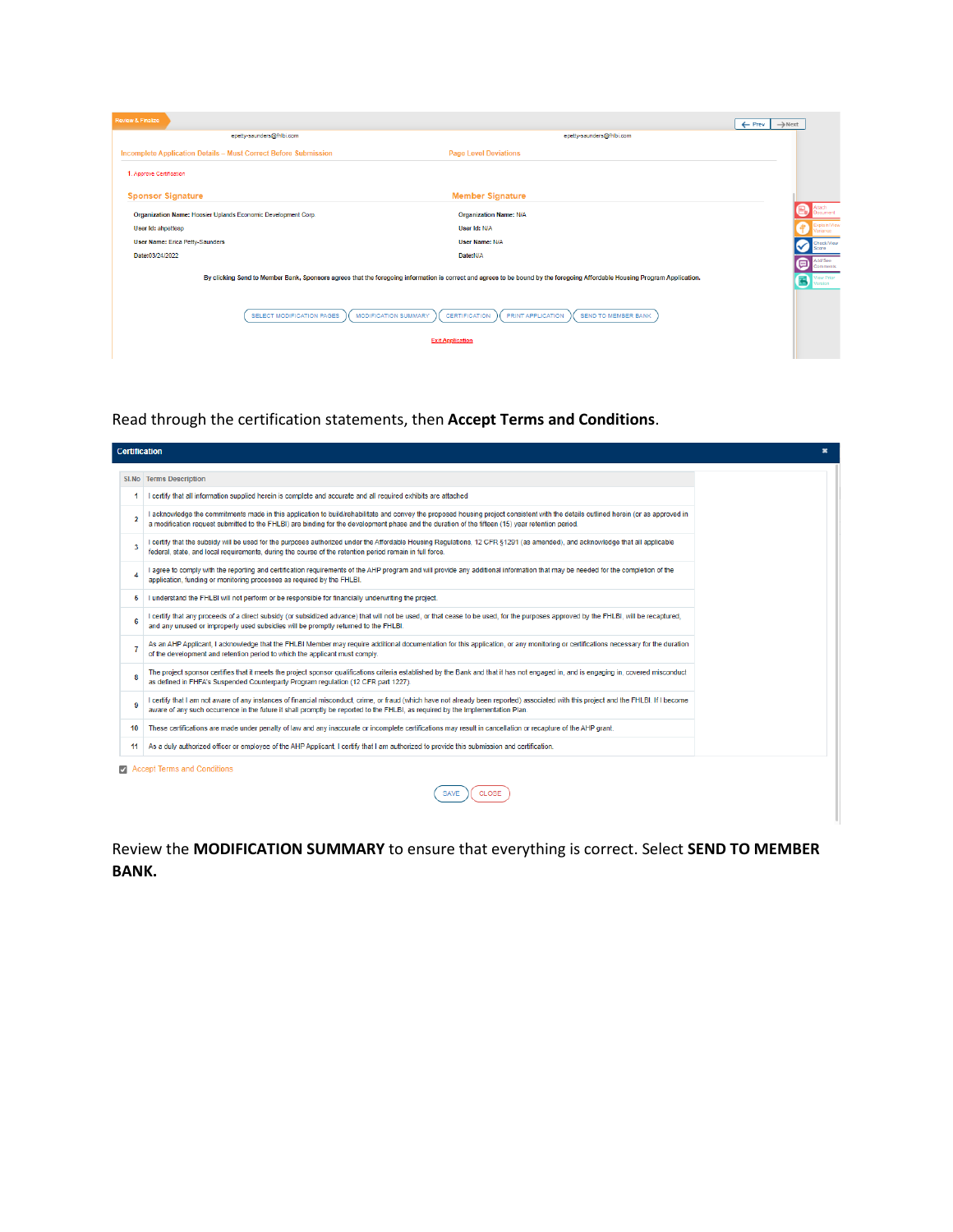| <b>Review &amp; Finalize</b>                                                                                                                                               |                                                                                                    |                               |                                                                                                  | $\rightarrow$ Next<br>$\leftarrow$ Prev |  |  |  |  |
|----------------------------------------------------------------------------------------------------------------------------------------------------------------------------|----------------------------------------------------------------------------------------------------|-------------------------------|--------------------------------------------------------------------------------------------------|-----------------------------------------|--|--|--|--|
| <b>Sponsor Name:</b>                                                                                                                                                       | Hoosier Uplands Economic Development Corp.                                                         | <b>Member Bank Name:</b>      | Old National Bank                                                                                |                                         |  |  |  |  |
| <b>Sponsor Contact:</b>                                                                                                                                                    | Erica Petty-Saunders,<br>521 W. Main Street.<br>Mitchell, IN - 47446.<br>epetty-saunders@fhlbi.com | <b>Member Bank Contact:</b>   | Erica Petty-Saunders,<br>123 Main Street<br>Evansville, IN - 47708.<br>epetty-saunders@fhlbi.com |                                         |  |  |  |  |
| <b>Sponsor Signature</b>                                                                                                                                                   |                                                                                                    | <b>Member Signature</b>       |                                                                                                  |                                         |  |  |  |  |
|                                                                                                                                                                            | Organization Name: Hoosier Uplands Economic Development Corp.                                      | <b>Organization Name: N/A</b> |                                                                                                  | ocument                                 |  |  |  |  |
| User Id: ahpettesp                                                                                                                                                         |                                                                                                    | User Id: N/A                  |                                                                                                  | Explain/View<br>Variance                |  |  |  |  |
| <b>User Name: Erica Petty-Saunders</b>                                                                                                                                     |                                                                                                    | User Name: N/A                |                                                                                                  | Check/View<br>Score                     |  |  |  |  |
| Date:03/24/2022                                                                                                                                                            |                                                                                                    | Date:N/A                      |                                                                                                  | Add/See<br>▣<br>Comments                |  |  |  |  |
| By clicking Send to Member Bank, Sponsors agrees that the foregoing information is correct and agrees to be bound by the foregoing Affordable Housing Program Application. |                                                                                                    |                               |                                                                                                  |                                         |  |  |  |  |
| PRINT APPLICATION<br><b>SELECT MODIFICATION PAGES</b><br><b>MODIFICATION SUMMARY</b><br><b>CERTIFICATION</b><br><b>SEND TO MEMBER BANK</b>                                 |                                                                                                    |                               |                                                                                                  |                                         |  |  |  |  |
|                                                                                                                                                                            | <b>Exit Application</b>                                                                            |                               |                                                                                                  |                                         |  |  |  |  |
|                                                                                                                                                                            |                                                                                                    |                               |                                                                                                  |                                         |  |  |  |  |

## **MEMBER**

If the project is active, navigate to **Disbursement Phase**. Select the drop-down arrow and select **Modifications.** If the project is in initial monitoring, navigate to **Project Completion.** Select the dropdown-arrow and select **Modifications.** If the project is complete, navigate to **Long Term Monitoring.**  Select the drop-down arrow and select **Modifications**. If there is a modification for your review, there will be a number next to **Modification.**

|                             |                          |                             | Home                 | <b>My Portfolio</b> | Messages 2720     | Resources *          | Logout          |
|-----------------------------|--------------------------|-----------------------------|----------------------|---------------------|-------------------|----------------------|-----------------|
| <b>ES FHLBank</b>           |                          |                             |                      |                     | Old National Bank | Erica Petty-Saunders |                 |
|                             |                          |                             | <b>MY PROJECTS</b>   |                     |                   |                      |                 |
|                             |                          |                             | # Projects           |                     |                   |                      | 65              |
|                             |                          |                             | $#$ Units            |                     |                   |                      | 2,704           |
|                             |                          |                             | \$ Awarded<br>目      |                     |                   |                      | \$33,176,947.00 |
|                             | Е<br>目                   | 冒<br>目<br>$\blacksquare$    | \$ Remaining         |                     |                   |                      | \$12,127,184.84 |
|                             |                          | 1974                        | \$ Total Development |                     |                   |                      | \$43,930,924.00 |
|                             |                          |                             |                      |                     |                   |                      |                 |
| <b>A</b> MY TASKS           |                          | <b>MY APPLICATONS</b>       | MESSAGE BOARD        |                     |                   |                      |                 |
| Disbursement Phase          | 0                        | View InProcess Applications | No Data Found        |                     |                   |                      |                 |
| Conditions of Funding       | $\overline{\phantom{a}}$ | View Submitted Applications |                      |                     |                   |                      |                 |
| Disbursement Request        | $\overline{\phantom{a}}$ |                             |                      |                     |                   |                      |                 |
| Semi-Annual Progress Report | $\mathbf{f}$             |                             |                      |                     |                   |                      |                 |
| Extensions                  | $\mathbf{0}$             |                             |                      |                     |                   |                      |                 |
| Modifications               | $\mathbf{1}$             |                             |                      |                     |                   |                      |                 |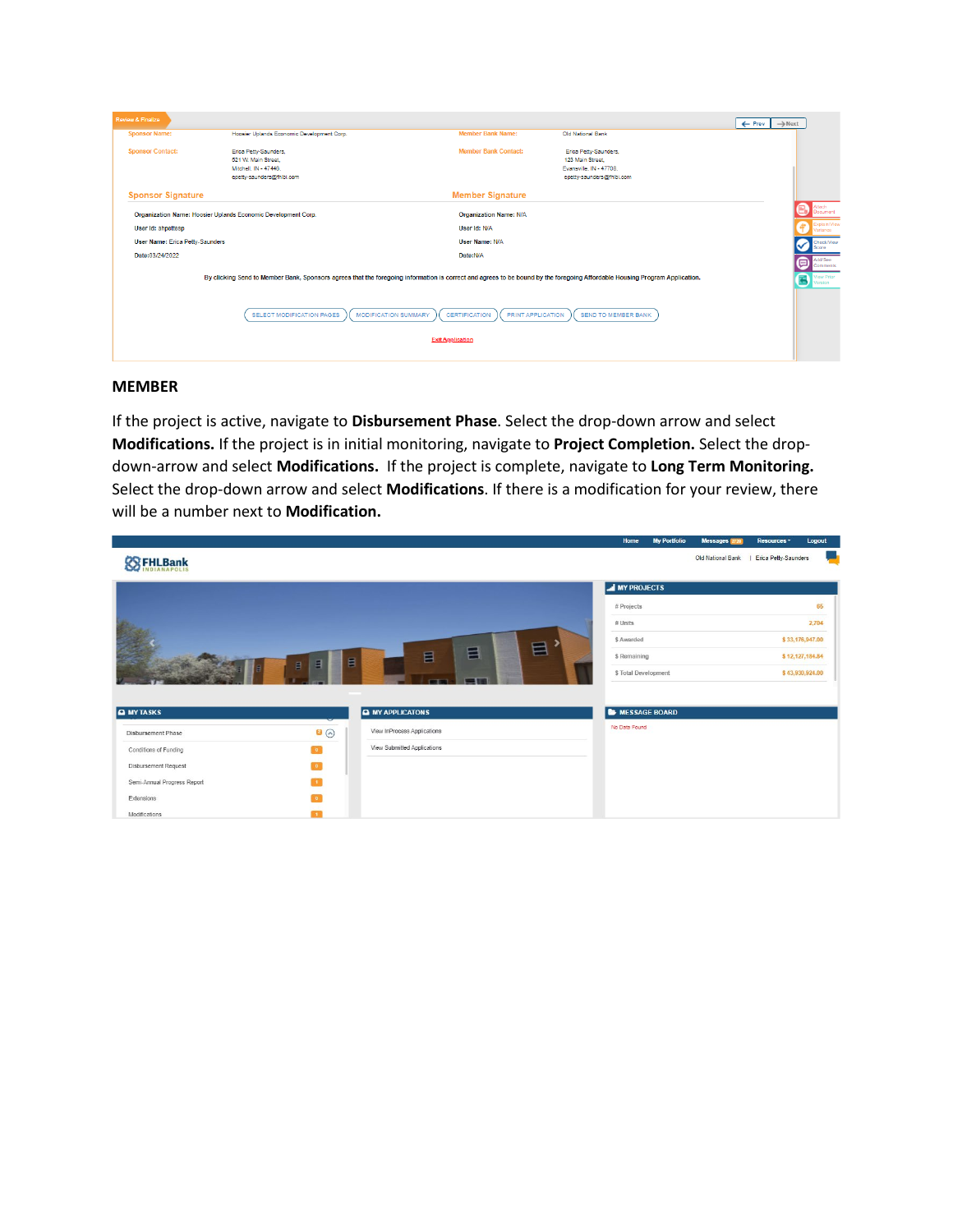|                        |                   |                             | Home                   | <b>My Portfolio</b> | Messages 2716     | Resources *          | Logout          |
|------------------------|-------------------|-----------------------------|------------------------|---------------------|-------------------|----------------------|-----------------|
| <b>SSEHLBank</b>       |                   |                             |                        |                     | Old National Bank | Erica Petty-Saunders |                 |
|                        |                   |                             | <b>MY PROJECTS</b>     |                     |                   |                      |                 |
|                        |                   |                             | # Projects             |                     |                   |                      | 65              |
|                        |                   |                             | $#$ Units              |                     |                   |                      | 2,704           |
|                        |                   | 冒                           | \$ Awarded             |                     |                   |                      | \$33,176,947.00 |
|                        | E<br>目            | 目<br>目<br>$\blacksquare$    | \$ Remaining           |                     |                   |                      | \$12,127,184.84 |
|                        |                   | m                           | \$ Total Development   |                     |                   |                      | \$43,930,924.00 |
|                        |                   |                             |                        |                     |                   |                      |                 |
| <b>A</b> MY TASKS      |                   | <b>MY APPLICATONS</b>       | <b>E</b> MESSAGE BOARD |                     |                   |                      |                 |
| Documentation Requests | $\bullet$         | View InProcess Applications | No Data Found          |                     |                   |                      |                 |
| Long Term Monitoring   | $\bullet$ $\odot$ | View Submitted Applications |                        |                     |                   |                      |                 |
| Annual Certification   | $\bullet$         |                             |                        |                     |                   |                      |                 |
| Rent Roll              | <b>D</b>          |                             |                        |                     |                   |                      |                 |
| Modifications          |                   |                             |                        |                     |                   |                      |                 |
| Documentation Requests |                   |                             |                        |                     |                   |                      |                 |

## Select the project **MOD ID**.

| <b>Erica Petty-Saunders</b><br><b>Old National Bank</b><br><b>SSEHLBank</b> |                             |                                                      |                                            |                                                     |               |                             |                     |
|-----------------------------------------------------------------------------|-----------------------------|------------------------------------------------------|--------------------------------------------|-----------------------------------------------------|---------------|-----------------------------|---------------------|
| <b>Modification Details</b>                                                 |                             |                                                      |                                            |                                                     |               |                             |                     |
| MOD ID <sup>+</sup>                                                         | Project Number <sup>+</sup> | Project Name <sup><math>\Leftrightarrow</math></sup> | Sponsor Name $\Leftrightarrow$             | Member Bank <sup><math>\Leftrightarrow</math></sup> | Requested By¢ | Requested Date <sup>*</sup> | Requested Status#   |
| <b>MOD-003</b>                                                              | 2021B0607                   | EPS - Easy Living                                    | Hoosier Uplands Economic Development Corp. | <b>Old National Bank</b>                            | ahpettesp     | 03/24/2022                  | Submitted to Member |

On the next screen, you will review the modification summary. Be mindful, the information will appear as it did on the application. The modification summary will provide the details of what specifically is being submitted for modification.

| $\bullet$<br>$\bullet$              | <b>Basic Information</b>                                                                                                                                                                                                                                                                                                                                                                             | Development Team                                                      | Member Details<br><b>A ROSE OF A ROOM</b>                                                                                             | <b>Contract Contract Contract Contract</b> | <b>Contract Contract Service</b> | $\leftarrow$ Prev<br>$\rightarrow$ Next |  |  |  |  |
|-------------------------------------|------------------------------------------------------------------------------------------------------------------------------------------------------------------------------------------------------------------------------------------------------------------------------------------------------------------------------------------------------------------------------------------------------|-----------------------------------------------------------------------|---------------------------------------------------------------------------------------------------------------------------------------|--------------------------------------------|----------------------------------|-----------------------------------------|--|--|--|--|
| $\bullet$<br>$\bullet$<br>$\bullet$ | No Yes<br>Is this a multiple phase project?<br>Yes<br>No.                                                                                                                                                                                                                                                                                                                                            | the current year's funding cycle, from FHLBI or any other FHL Bank? * | Has this project (based on property address) or any phase of this project applied in previous years or will apply for an AHP award in |                                            |                                  |                                         |  |  |  |  |
|                                     | Describe the local market conditions that justify the need / demand for this project. Identify the population to be served and any<br>Please provide a detailed overview of the project. Include the number of units by bedroom size, location, impact on the<br>special / unique features. *<br>neighborhood / community, targeting, type of housing, unique characteristics of the project, etc. * |                                                                       |                                                                                                                                       |                                            |                                  |                                         |  |  |  |  |
| $\bullet$<br>$\bullet$              | Current occupied building in need of updates and new roof.<br>40 Units, with 10 vacancies. The updates include all bathroom and kitchen updates and repairs.<br>sriance<br>heck/View                                                                                                                                                                                                                 |                                                                       |                                                                                                                                       |                                            |                                  |                                         |  |  |  |  |
|                                     | dd/See<br>▣<br>Comments<br>View Prior                                                                                                                                                                                                                                                                                                                                                                |                                                                       |                                                                                                                                       |                                            |                                  |                                         |  |  |  |  |
|                                     |                                                                                                                                                                                                                                                                                                                                                                                                      | <b>Location ID</b> Primary Location                                   | <b>Address</b>                                                                                                                        |                                            | <b>Census Tract</b>              | Action                                  |  |  |  |  |
|                                     | 527                                                                                                                                                                                                                                                                                                                                                                                                  | Yes                                                                   | 1230 Walnut Drive<br>Indianapolis, IN - 46204                                                                                         | 3101.03                                    |                                  | $\overline{ }$                          |  |  |  |  |
|                                     | <b>MODIFICATION SUMMARY</b>                                                                                                                                                                                                                                                                                                                                                                          |                                                                       |                                                                                                                                       |                                            |                                  |                                         |  |  |  |  |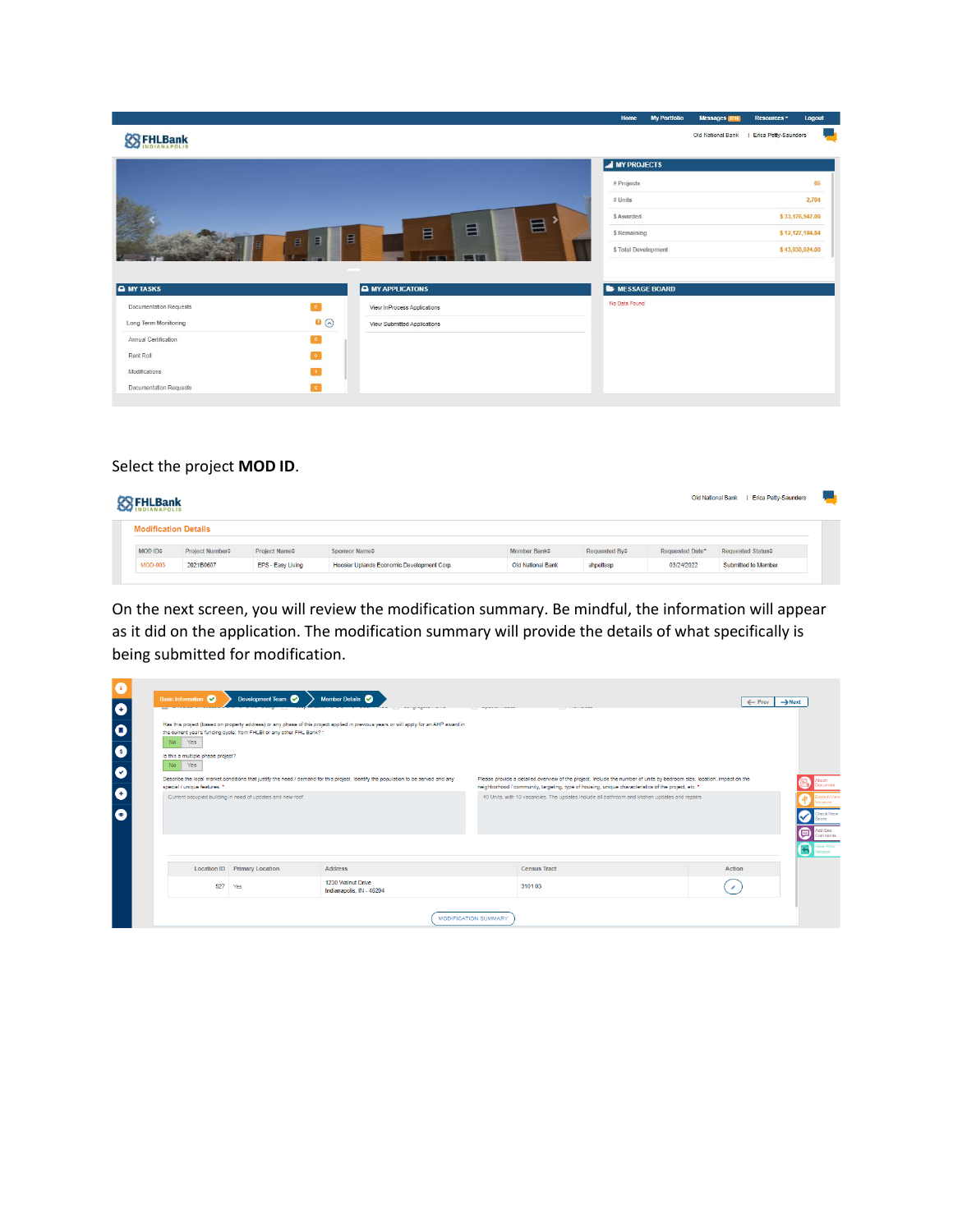| <b>Project Summary</b><br><b>Project Number</b><br><b>Sponsor Name</b><br><b>Member Name</b><br>Hoosier Uplands Economic<br>2021B0607<br>Old National Bank<br>Development Corp.<br><b>Member Contact Details</b><br><b>Project Name</b><br><b>Sponsor Contact Details</b><br><b>Erica Petty-Saunders</b><br>EPS - Easy Living<br>123 Main Street<br><b>Erica Petty-Saunders</b><br>521 W. Main Street<br>Evansville, IN - 47708,<br>Mitchell, IN - 47446<br>epetty-<br>saunders@fhlbi.com<br>epetty-<br>saunders@fhlbi.com<br><b>Modification Summary</b><br>Page Name<br>v<br>-- SELECT--<br><b>Modified On</b><br>SI.No Page Name<br><b>Audit Information</b><br><b>Field Name</b><br>Old Value<br><b>New Value</b><br><b>Modified User</b><br><b>Project Targeting</b><br>Very-Low Number<br>03/24/2022<br>20<br>22<br>Targeting<br>ahpettesp<br>of Units<br>03:54:39 PM<br>Updated<br>Low to Moderate<br>03/24/2022 | <b>Modified Information</b><br>$\mathbf{x}$ |  |  |  |  |  |  |  |  |  |
|-------------------------------------------------------------------------------------------------------------------------------------------------------------------------------------------------------------------------------------------------------------------------------------------------------------------------------------------------------------------------------------------------------------------------------------------------------------------------------------------------------------------------------------------------------------------------------------------------------------------------------------------------------------------------------------------------------------------------------------------------------------------------------------------------------------------------------------------------------------------------------------------------------------------------|---------------------------------------------|--|--|--|--|--|--|--|--|--|
|                                                                                                                                                                                                                                                                                                                                                                                                                                                                                                                                                                                                                                                                                                                                                                                                                                                                                                                         |                                             |  |  |  |  |  |  |  |  |  |
|                                                                                                                                                                                                                                                                                                                                                                                                                                                                                                                                                                                                                                                                                                                                                                                                                                                                                                                         |                                             |  |  |  |  |  |  |  |  |  |
|                                                                                                                                                                                                                                                                                                                                                                                                                                                                                                                                                                                                                                                                                                                                                                                                                                                                                                                         |                                             |  |  |  |  |  |  |  |  |  |
|                                                                                                                                                                                                                                                                                                                                                                                                                                                                                                                                                                                                                                                                                                                                                                                                                                                                                                                         |                                             |  |  |  |  |  |  |  |  |  |
|                                                                                                                                                                                                                                                                                                                                                                                                                                                                                                                                                                                                                                                                                                                                                                                                                                                                                                                         |                                             |  |  |  |  |  |  |  |  |  |
|                                                                                                                                                                                                                                                                                                                                                                                                                                                                                                                                                                                                                                                                                                                                                                                                                                                                                                                         |                                             |  |  |  |  |  |  |  |  |  |
|                                                                                                                                                                                                                                                                                                                                                                                                                                                                                                                                                                                                                                                                                                                                                                                                                                                                                                                         |                                             |  |  |  |  |  |  |  |  |  |

After reviewing the **MODIFICATION SUMMARY**, navigate to **Review & Finalize** via the eye icon on the left.

| $\bullet$ |                                                 |                                     |                                               |                     |        |  |  |  |
|-----------|-------------------------------------------------|-------------------------------------|-----------------------------------------------|---------------------|--------|--|--|--|
|           |                                                 | <b>Location ID</b> Primary Location | <b>Address</b>                                | <b>Census Tract</b> | Action |  |  |  |
|           | 527                                             | Yes                                 | 1230 Walnut Drive<br>Indianapolis, IN - 46204 | 3101.03             |        |  |  |  |
|           | MODIFICATION SUMMARY<br><b>Exit Application</b> |                                     |                                               |                     |        |  |  |  |

You will be prompted to review incomplete information. In most cases, you simply need to **Approve Certification.** 

| <b>Review &amp; Finalize</b>                                                                                                                                             |                                                                        | $\rightarrow$ Next<br>$\leftarrow$ Prev  |
|--------------------------------------------------------------------------------------------------------------------------------------------------------------------------|------------------------------------------------------------------------|------------------------------------------|
| 521 W. Main Street                                                                                                                                                       | 123 Main Street                                                        |                                          |
| Mitchell, IN - 47446.                                                                                                                                                    | Evansville, IN - 47708,                                                |                                          |
| epetty-saunders@fhlbi.com                                                                                                                                                | epetty-saunders@fhlbi.com                                              |                                          |
| Incomplete Application Details - Must Correct Before Submission                                                                                                          | <b>Page Level Deviations</b>                                           |                                          |
| 1. Approve Certification                                                                                                                                                 |                                                                        |                                          |
|                                                                                                                                                                          |                                                                        |                                          |
| <b>Sponsor Signature</b>                                                                                                                                                 | <b>Member Signature</b>                                                |                                          |
| Organization Name: Hoosier Uplands Economic Development Corp.                                                                                                            | Organization Name: Old National Bank                                   |                                          |
| User Id: ahpettesp                                                                                                                                                       | User Id: ahpettemb                                                     | Check/View                               |
| <b>User Name: Erica Petty-Saunders</b>                                                                                                                                   | <b>User Name: Erica Petty-Saunders</b>                                 | dd/See                                   |
| Date:03/24/2022                                                                                                                                                          | Date:03/28/2022                                                        | (⊟<br>Comments                           |
|                                                                                                                                                                          |                                                                        | <b>View Prior</b><br><b>C</b><br>Version |
| By clicking Submit Application, Members agrees that the foregoing information is correct and agrees to be bound by the foregoing Affordable Housing Program Application. |                                                                        |                                          |
|                                                                                                                                                                          |                                                                        |                                          |
|                                                                                                                                                                          |                                                                        |                                          |
| <b>MODIFICATION SUMMARY</b><br><b>CERTIFICATION</b>                                                                                                                      | SUBMIT TO FHLB<br><b>PRINT APPLICATION</b><br><b>RETURN TO SPONSOR</b> |                                          |
|                                                                                                                                                                          | <b>Exit Application</b>                                                |                                          |

Select **Approve Certification.** In the next screen review the statements and certify the submission by checking Accept Terms and Conditions. Upon submission of the modification, the acknowledgements received from the system will state application submission. This is the system language.